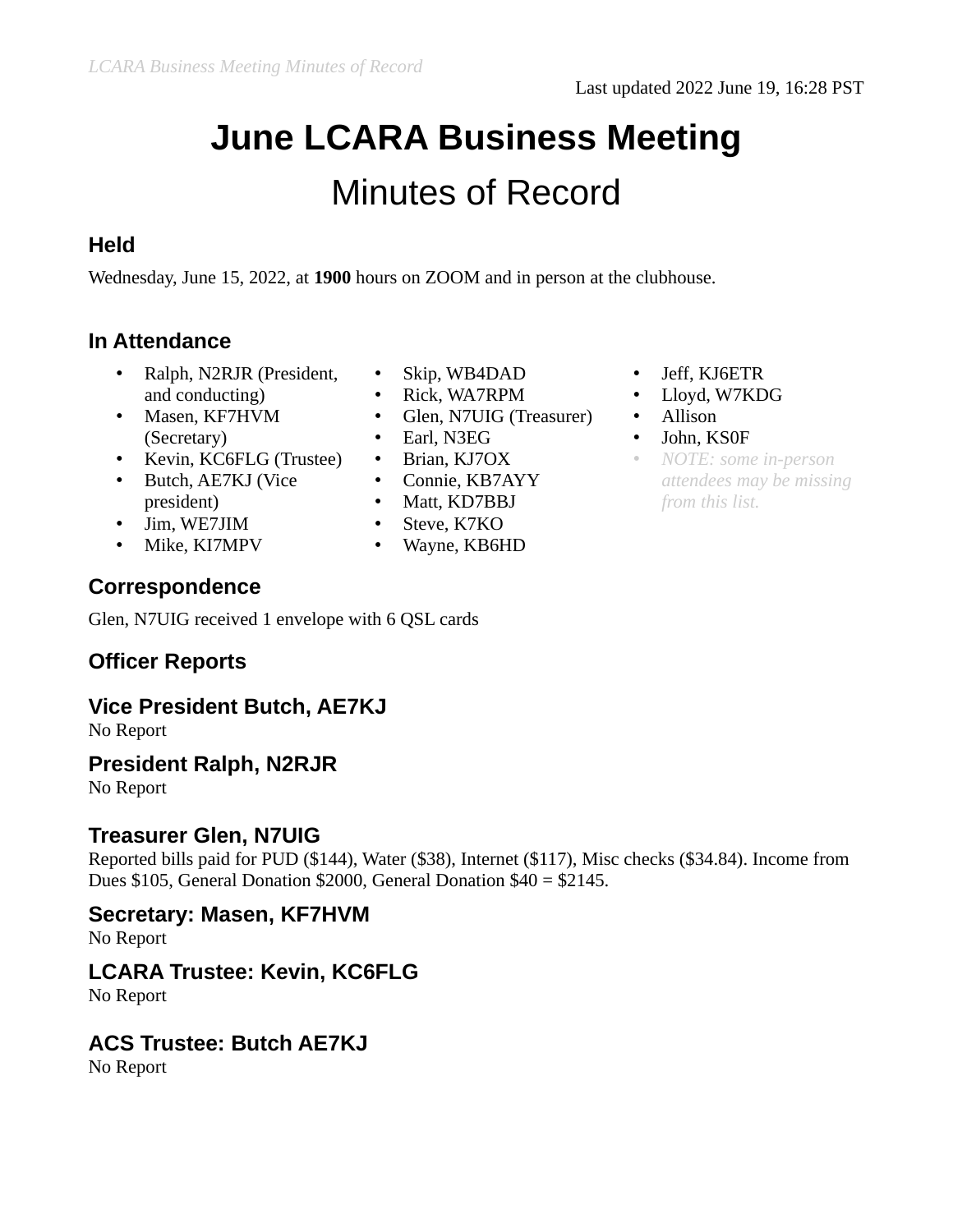## **OLD Business**

- 1. Minutes of the May 18th, 2022, meeting have been posted to the website. No corrections or additions were necessary.
	- a) A motion to accept the minutes was made by KD7BBJ, Seconded by KB6HD. Motion passed with 1 dissent.
- 2. Tour de Blast: Saturday June 18, please show up if you said you would
- 3. June  $15<sup>th</sup>$  exercise cancelled due to lack of interest
- 4. VE testing Saturday May  $14<sup>th</sup>$ . 4 brand new technicians.
- 5. Field day, mostly a bust (KC6FLG)
	- a) Might do it from LCARA, probably not
- 6. Landscaping, looking for more help or cash
	- a) We have a donation bucket by the fridge, please donate if you're able
- 7. Glen N7UIG: Weather station rain gauge is busted.
	- a) New parts are here and need to be installed on a nice day.

## **New Business**

- 1. Security last two people who left last Friday didn't shut the door.
- 2. VHF Contest KC6FLG
	- a) Kevin, Brian, Allison, Dave K7CAR, Jim WE7JIM, and Wayne
- 3. APRS station moved to battery backup a) New rain guage switches need to be installed
- 4. 5<sup>th</sup> Wednesday Potluck
	- a) KF7HVM and KI7MPV are on board.
	- b) The room is on board
	- c) Scheduled for June  $29<sup>th</sup>$  at 1830
- 5. Kevin KC6FLG: Paul Nylin (Tower rigger) looked at our tower
	- a) He walked the site and inspected our tower. Bad news: it needs some serious work
	- b) Hasn't been maintenanced since it was put up and will cost some money to get things up to speed.
	- c) Paul will write up a quote to do what needs to be done
		- i. Tighten guy wires
		- ii. Replace components at the bottom of the guy wires
	- d) We need to be up to date to avoid liability to Bicoastal Media and potentially getting kicked off the site due to safety issues.
	- e) John strongly recommends doing the work, regardless of cost. (We don't have a quote in hand, but it could be \$10k)
	- f) KJ7OX: we don't want to be another club without a home or station
- 6. Matt KD7BBJ: Emergency backup generator
	- a) It needs some maintenance according to Kevin KC6FLG
	- b) Matt will work with Kevin to see what is needed to make the generator more "user-friendly"
	- c) Bring some RAID / bug killer, there's some big scary spiders in there
- 7. Rick WA7RPM: mesh network equipment
	- a) no cost out of pocket
	- b) need some more details